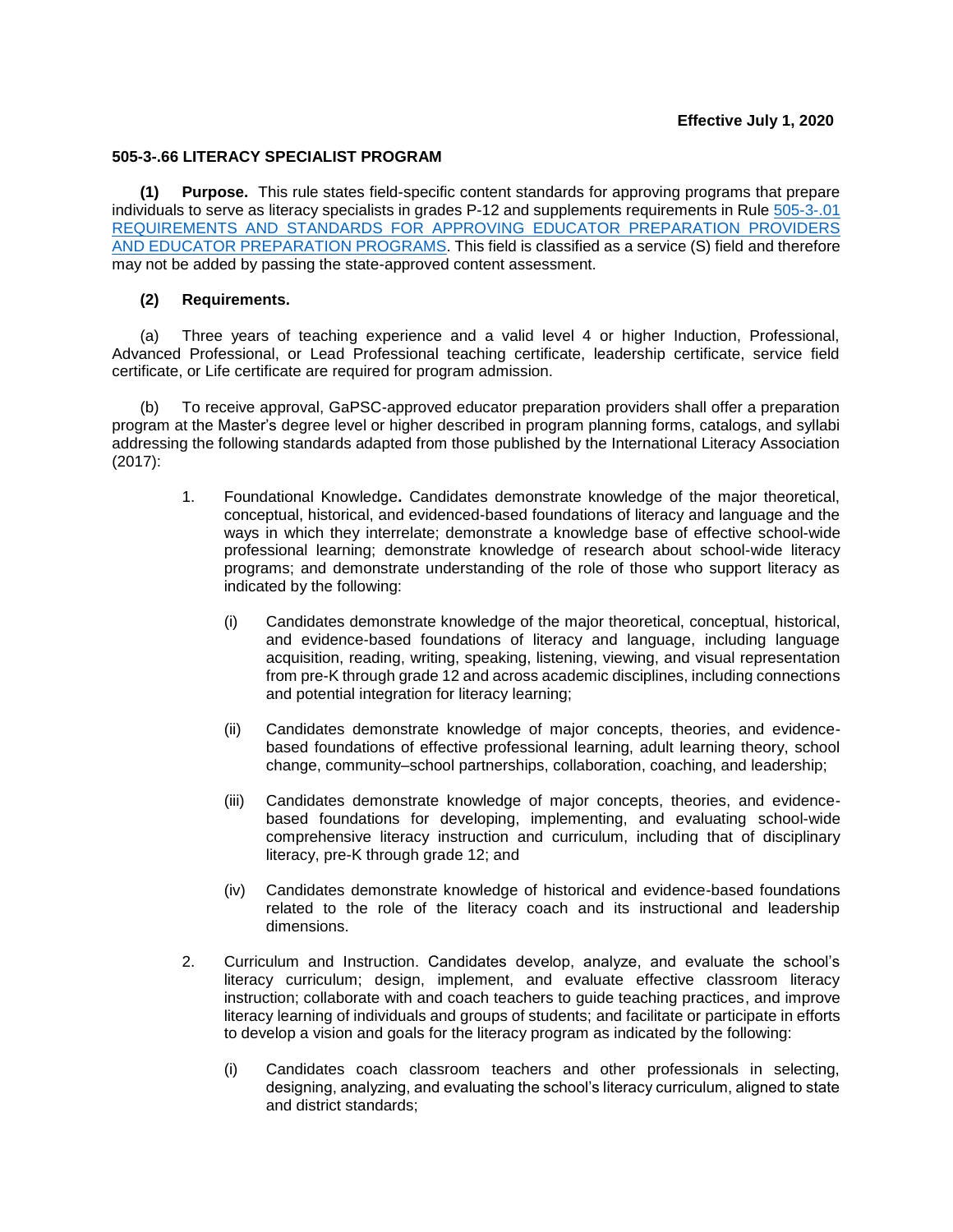- (ii) Candidates coach teachers in designing, selecting, implementing, and evaluating evidence-based instructional approaches, interventions, and supplemental programs that address the needs of students and enable them to be successful in various settings (e.g., general classroom, academic disciplines, other subject areas, outside school);
- (iii) Candidates collaborate and coach as a means of improving teaching practices and enhancing teachers' knowledge and skills of evidence-based classroom, supplemental, and intervention approaches and programs to improve student learning; and
- (iv) Candidates, in collaboration with school and district personnel, facilitate efforts to develop a vision and goals for a comprehensive literacy program, including across the academic disciplines that reflects evidence-based practices and effective integration of all dimensions of language and literacy.
- 3. Assessment and Evaluation. Candidates foster educators' knowledge of assessment and assessment tools to monitor student progress; inform and evaluate school-wide instruction and interventions; facilitate professional learning and school improvement initiatives; and disseminate and facilitate school-wide assessment communication with relevant stakeholders as a means of advocating for effective literacy practices as indicated by the following:
	- (i) Candidates foster educators' use of assessment by articulating, explaining, and evaluating factors and contextual influences (e.g., culture, language, bias) of assessments within a comprehensive literacy and language system;
	- (ii) Candidates assist and collaborate with school leaders and teachers in the administration and interpretation of reliable and valid assessment data to inform classroom and school-wide decisions, instruction, and interventions;
	- (iii) Candidates facilitate professional learning activities that incorporate focused analyses of assessment data and goal setting across grade levels, content areas, and school improvement initiatives; and
	- (iv) Candidates routinely share and explain reports, in both written and oral form, to administrators, parents/ guardians, teachers/specialists, and other stakeholders and advocate for effective literacy and language practices.
- 4. Diversity and Equity. Candidates demonstrate knowledge of foundational theories, pedagogies, and essential concepts of diversity and equity, as well as the ability to apply this knowledge to their daily practice of working with teachers and students; facilitate the operation of the school's literacy program; and advocate for change in education practices and institutional structures that are inherently biased or prejudiced as indicated by the following:
	- (i) Candidates demonstrate knowledge of foundational theories, pedagogies, and essential concepts of diversity and equity;
	- (ii) Candidates recognize their own cultures, belief systems, and potential biases, and participate in and facilitate teacher engagement in both personal and systematic reflective practice to recognize teachers' cultures, belief systems, and potential biases;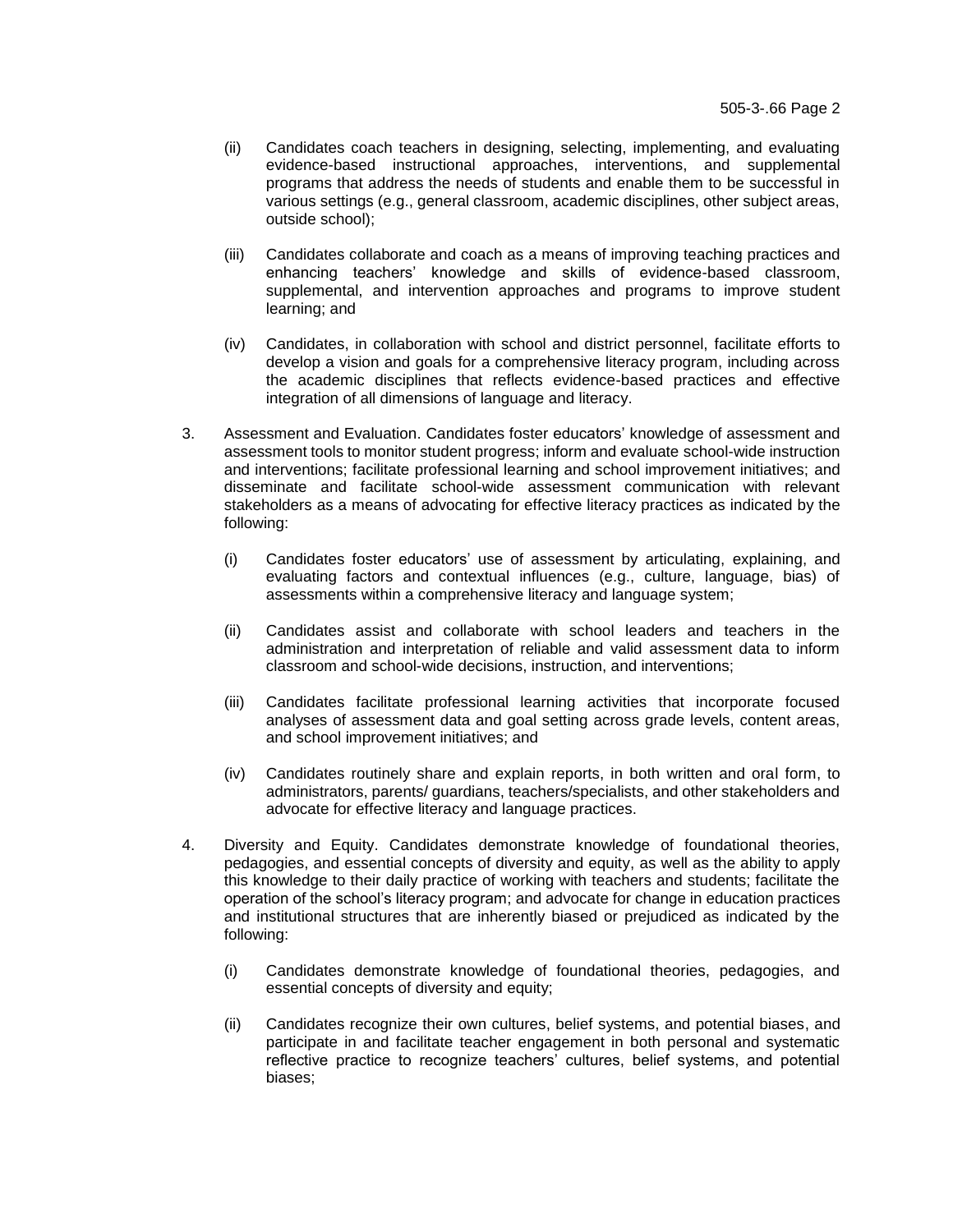- (iii) Candidates collaborate with teachers in creating, analyzing, transforming, and implementing diverse learning experiences that are culturally responsive and link school, home, and community literacy knowledge; and
- (iv) Candidates advocate for change in school and societal practices and structures that are inherently biased or prejudiced against certain groups.
- 5. Learners and the Literacy Environment. Candidates support and facilitate colleagues' ability to meet the developmental needs of all learners; use a variety of digital and print materials to engage and motivate all learners; integrate digital technologies in appropriate, safe, and effective ways; and foster a positive climate that supports a literacy-rich learning environment as indicated by the following:
	- (i) Candidates guide colleagues to meet the developmental needs of all learners, taking into consideration physical, social, emotional, cultural, and intellectual factors;
	- (ii) Candidates facilitate teachers' use of a variety of digital and print materials that engage and motivate learners, and optimize access to materials that increase student choice and support school goals;
	- (iii) Candidates facilitate and coach teachers in their efforts to integrate digital technologies in appropriate, safe, and effective ways; and
	- (iv) Candidates provide support to and coach teachers in developing a physical and social literacy-rich learning environment that includes appropriate routines, grouping structures, and positive social interactions.
- 6. Professional Learning and Leadership. Candidates demonstrate the ability to be reflective literacy professionals who critically analyze and synthesize research, policy, and promising practices; apply their knowledge of adult learning to work collaboratively with individuals and groups of colleagues; demonstrate their leadership and coaching skills; and advocate on behalf of teachers, students, families, and communities as indicated by the following:
	- (i) Candidates reflect on their work, belong to professional organizations, and, as critical consumers of research, policy, and practices, share findings with colleagues and other stakeholders;
	- (ii) Candidates design, facilitate, and lead professional learning experiences for groups (e.g., data team meetings, professional learning communities, grade-level teams, academic department teams, workshops), using collaborative data collection, analysis, and decision-making processes;
	- (iii) Candidates use their knowledge of adult learning and leadership to support teacher inquiry and reflectivity by using coaching tools and processes (e.g., modeling, problem solving, observation–feedback cycles, co-teaching) in their work with individuals and groups of teachers; and
	- (iv) Candidates facilitate and work with teachers and other school leaders to advocate on behalf of students, families, and communities for effective literacy programs, practices, and policies.
- 7. Practicum/Clinical Experiences**.** Candidates complete supervised, integrated, and extended practicum/clinical experiences that include both collaborative and coaching roles with teacher(s), and school-wide collaboration and leadership for instructional practices,